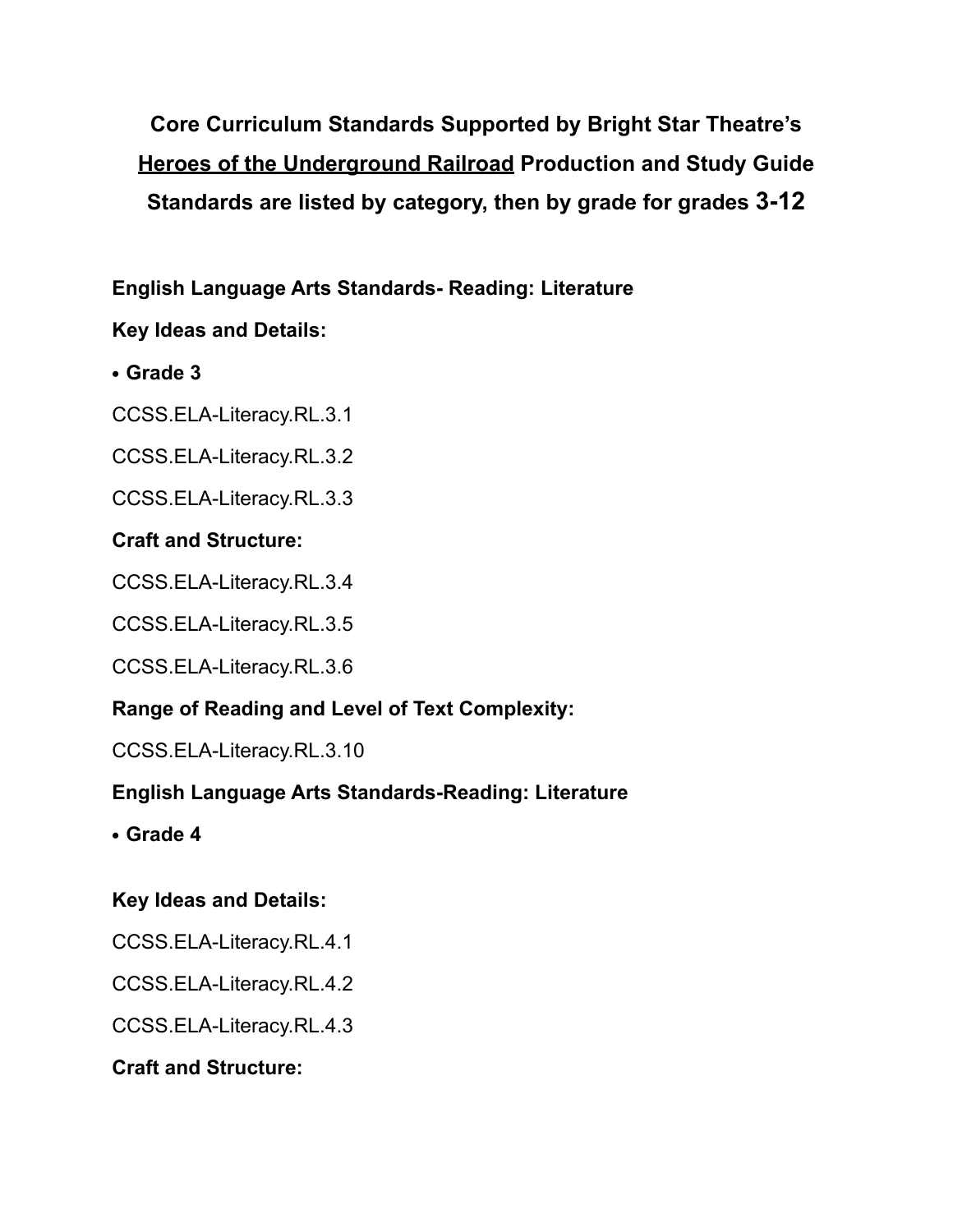CCSS.ELA-Literacy.RL.4.4

CCSS.ELA-Literacy.RL.4.5

CCSS.ELA-Literacy.RL.4.6

### **Integration of Knowledge and Ideas:**

CCSS.ELA-Literacy.RL.4.7

### **Range of Reading and Level of Text Complexity:**

CCSS.ELA-Literacy.RL.4.10

## **English Language Arts Standards- Reading: Literature**

**• Grade 5** 

### **Craft and Structure:**

CCSS.ELA-Literacy.RL.5.4

CCSS.ELA-Literacy.RL.5.5

CCSS.ELA-Literacy.RL.5.6

### **Integration of Knowledge and Ideas:**

CCSS.ELA-Literacy.RL.5.7

### **Range of Reading and Level of Text Complexity:**

CCSS.ELA-Literacy.RL.5.10

### **English Language Arts Standards-Reading: Informational Text**

**• Grade 3**

### **Key Ideas and Details:**

CCSS.ELA-Literacy.RI.3.1.

CCSS.ELA-Literacy.RI.3.2

#### **Craft and Structure:**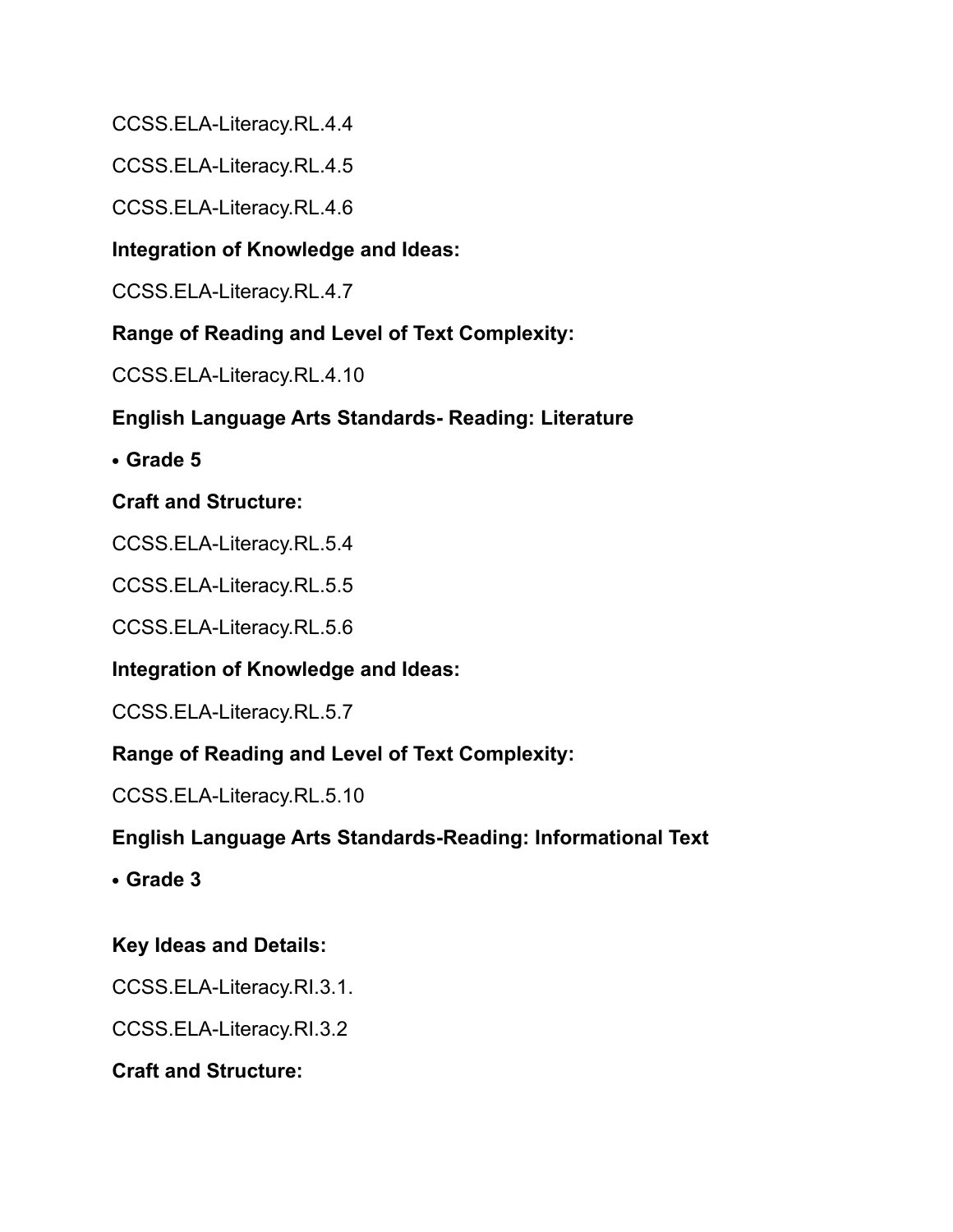CCSS.ELA-Literacy.RI.3.5

CCSS.ELA-Literacy.RI.3.6

### **Integration of Knowledge and Ideas:**

CCSS.ELA-Literacy.RI.3.7

### **English Language Arts Standards-Reading: Informational Text**

**• Grade 4**

### **Key Ideas and Details:**

CCSS.ELA-Literacy.RI.4.1

CCSS.ELA-Literacy.RI.4.2

### **Craft and Structure:**

CCSS.ELA-Literacy.RI.4.5

CCSS.ELA-Literacy.RI.4.6

### **Integration of Knowledge and Ideas:**

CCSS.ELA-Literacy.RI.4.7.

CCSS.ELA-Literacy.RI.4.8

### **English Language Arts Standards- Reading: Informational Text**

**• Grade 5**

### **Key Ideas and Details:**

CCSS.ELA-Literacy.RI.5.1

CCSS.ELA-Literacy.RI.5.2

CCSS.ELA-Literacy.RI.5.3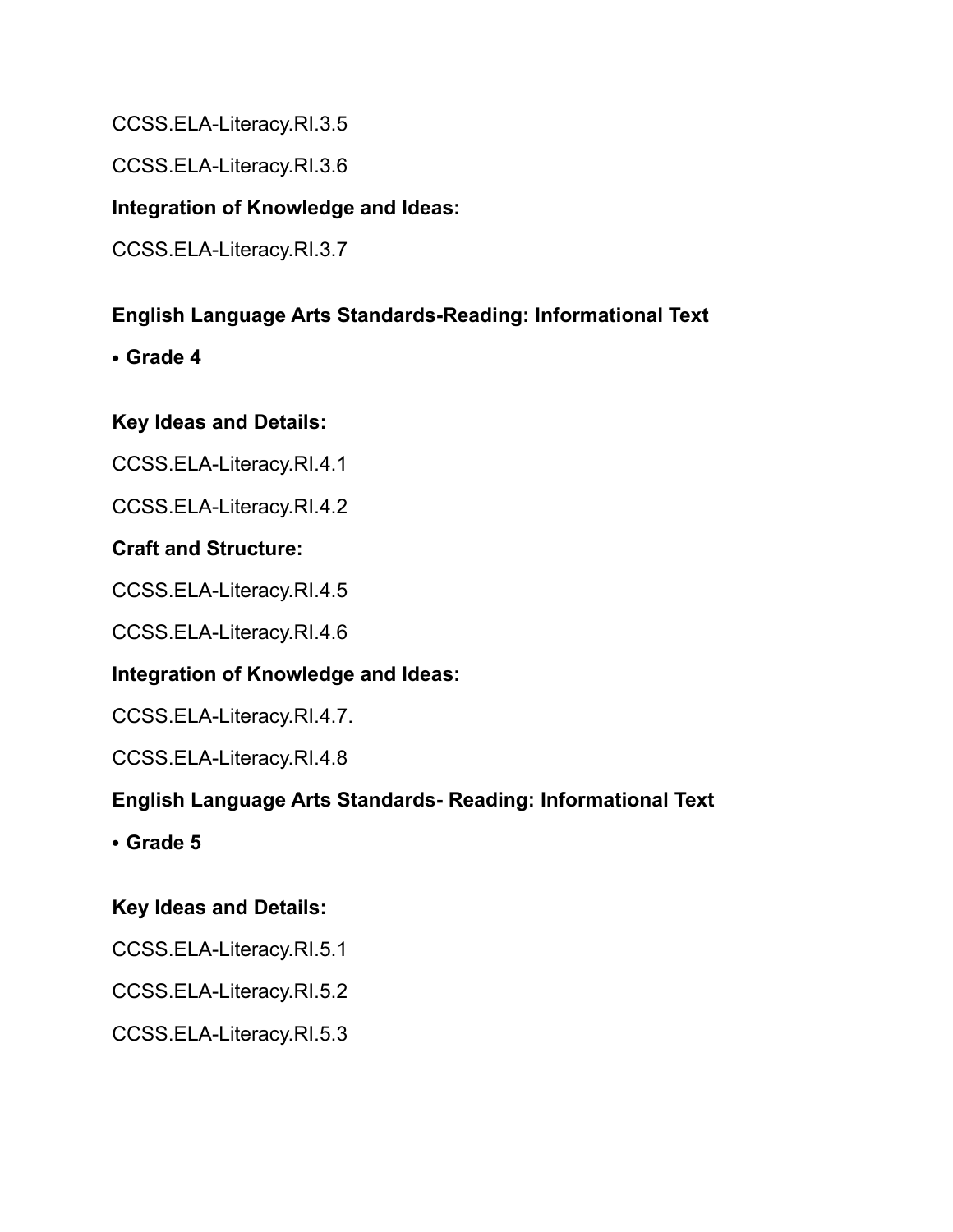## **Craft and Structure:**

CCSS.ELA-Literacy.RI.5.5

CCSS.ELA-Literacy.RI.5.6

# **Integration of Knowledge and Ideas:**

CCSS.ELA-Literacy.RI.5.7

CCSS.ELA-Literacy.RI.5.8

CCSS.ELA-Literacy.RI.5.9

# **English Language Arts Standards-Reading: Foundational Skills**

**• Grade 3** 

**Fluency:**

CCSS.ELA-Literacy.RF.3.4

CCSS.ELA-Literacy.RF.3.4a

# **English Language Arts Standards-Reading: Foundational Skills**

**• Grade 4** 

**Fluency:**

CCSS.ELA-Literacy.RF.4.4

CCSS.ELA-Literacy.RF.4.4a

CCSS.ELA-Literacy.RF.4.4c

# **English Language Arts Standards-Reading: Foundational Skills**

**• Grade 5**

# **Phonics and Word Recognition:**

CCSS.ELA-Literacy.RF.5.3

**Fluency:**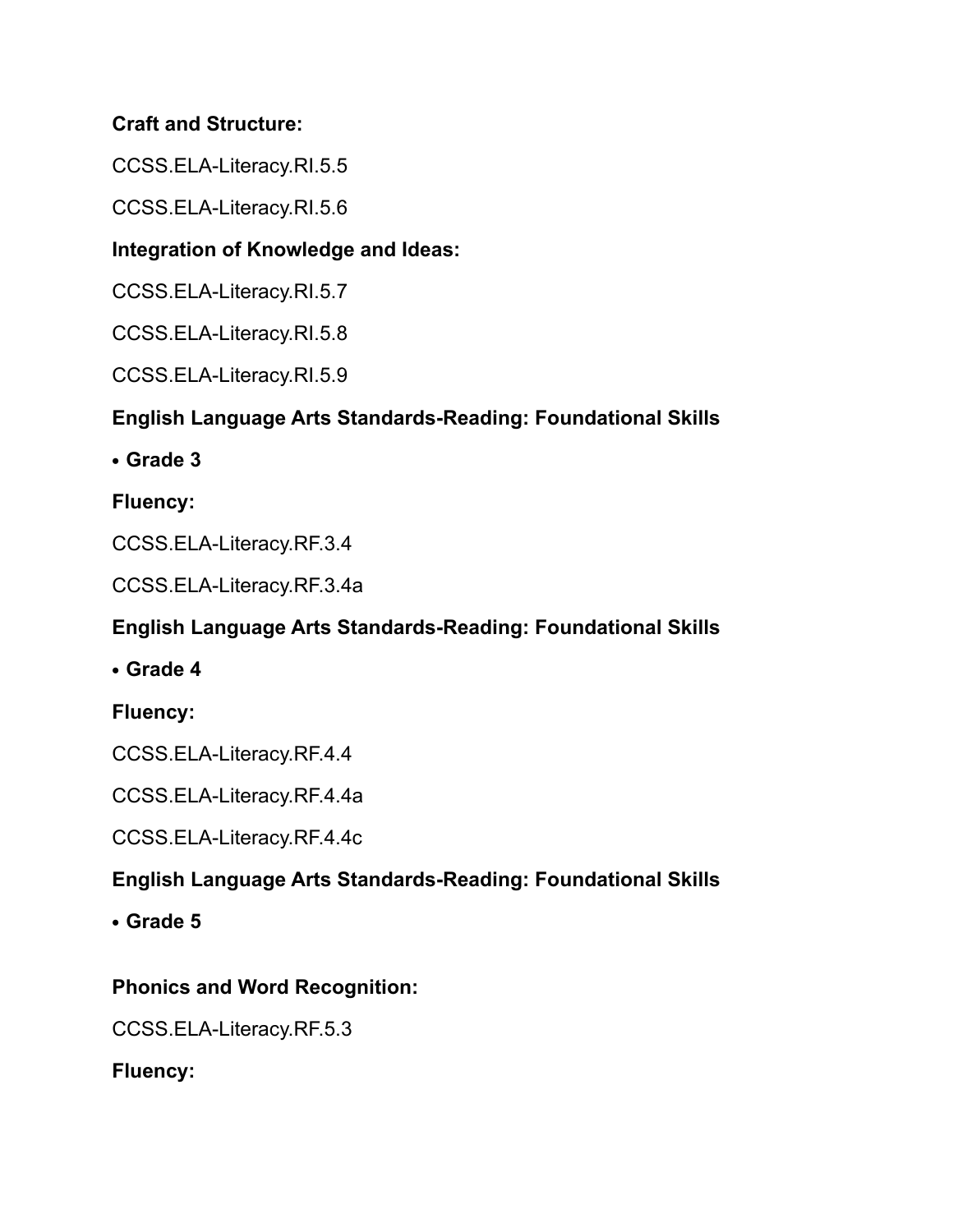CCSS.ELA-Literacy.RF.5.4

CCSS.ELA-Literacy.RF.5.4a

CCSS.ELA-Literacy.RF.5.4c

# **English Language Arts Standards-Writing**

**• Grade 3**

### **Text Types and Purposes:**

CCSS.ELA-Literacy.W.3.1

CCSS.ELA-Literacy.W.3.1a

CCSS.ELA-Literacy.W.3.1b

CCSS.ELA-Literacy.W.3.2

CCSS.ELA-Literacy.W.3.2a

CCSS.ELA-Literacy.W.3.2b

CCSS.ELA-Literacy.W.3.3

CCSS.ELA-Literacy.W.3.3a

CCSS.ELA-Literacy.W.3.3b

# **Production and Distribution of Writing:**

CCSS.ELA-Literacy.W.3.4

CCSS.ELA-Literacy.W.3.6

# **Research to Build and Present Knowledge:**

CCSS.ELA-Literacy.W.3.7

# **Range of Writing:**

CCSS.ELA-Literacy.W.3.10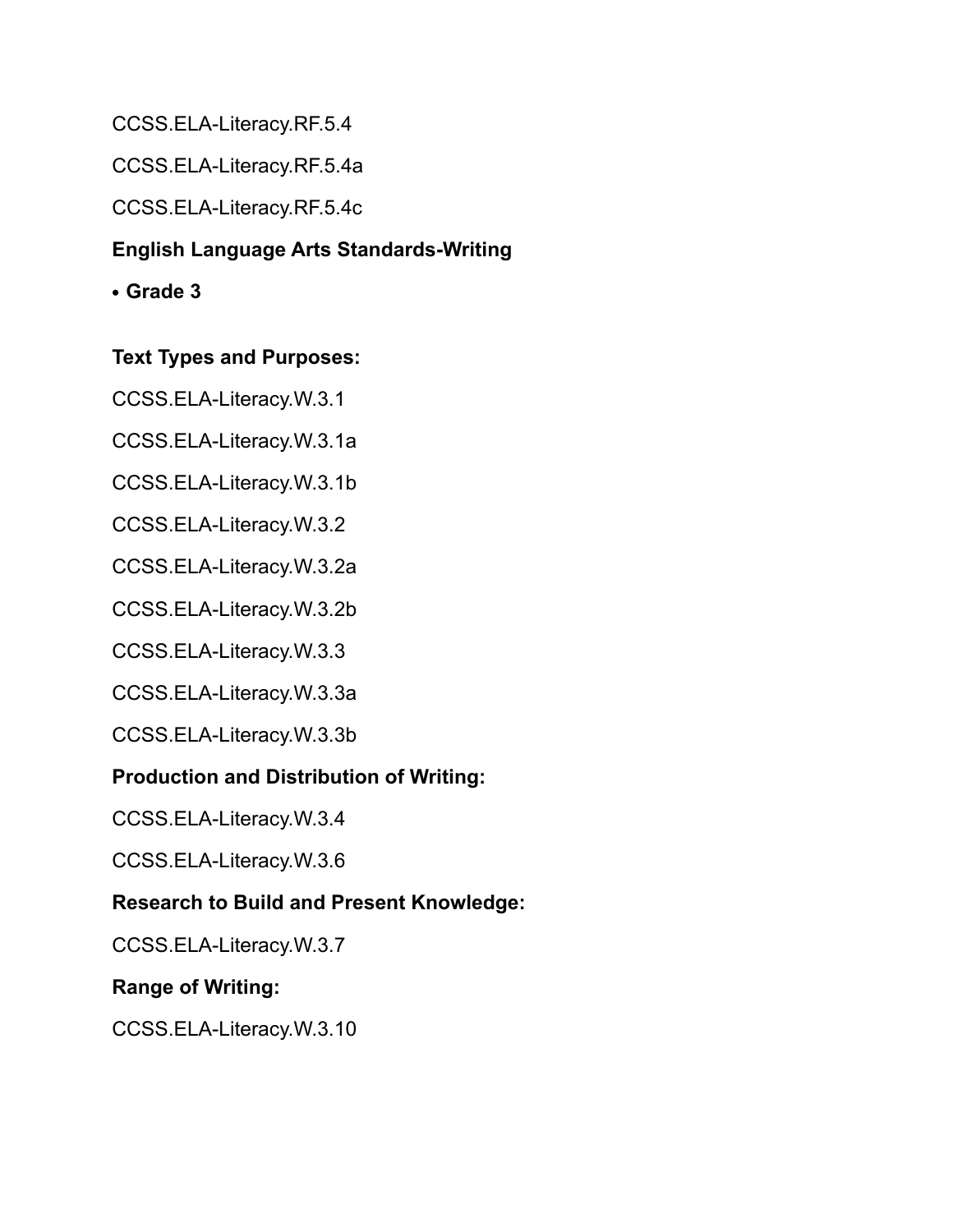## **English Language Arts Standards-Writing**

### **• Grade 4**

### **Text Types and Purposes:**

CCSS.ELA-Literacy.W.4.1

CCSS.ELA-Literacy.W.4.1a

CCSS.ELA-Literacy.W.4.1b

CCSS.ELA-Literacy.W.4.2 C

CCSS.ELA-Literacy.W.4.2b

CCSS.ELA-Literacy.W.4.2d

CCSS.ELA-Literacy.W.4.3

CCSS.ELA-Literacy.W.4.3d

#### **Production and Distribution of Writing:**

CCSS.ELA-Literacy.W.4.4

CCSS.ELA-Literacy.W.4.6

### **Research to Build and Present Knowledge:**

CCSS.ELA-Literacy.W.4.7

CCSS.ELA-Literacy.W.4.9

CCSS.ELA-Literacy.W.4.9a

CCSS.ELA-Literacy.W.4.9b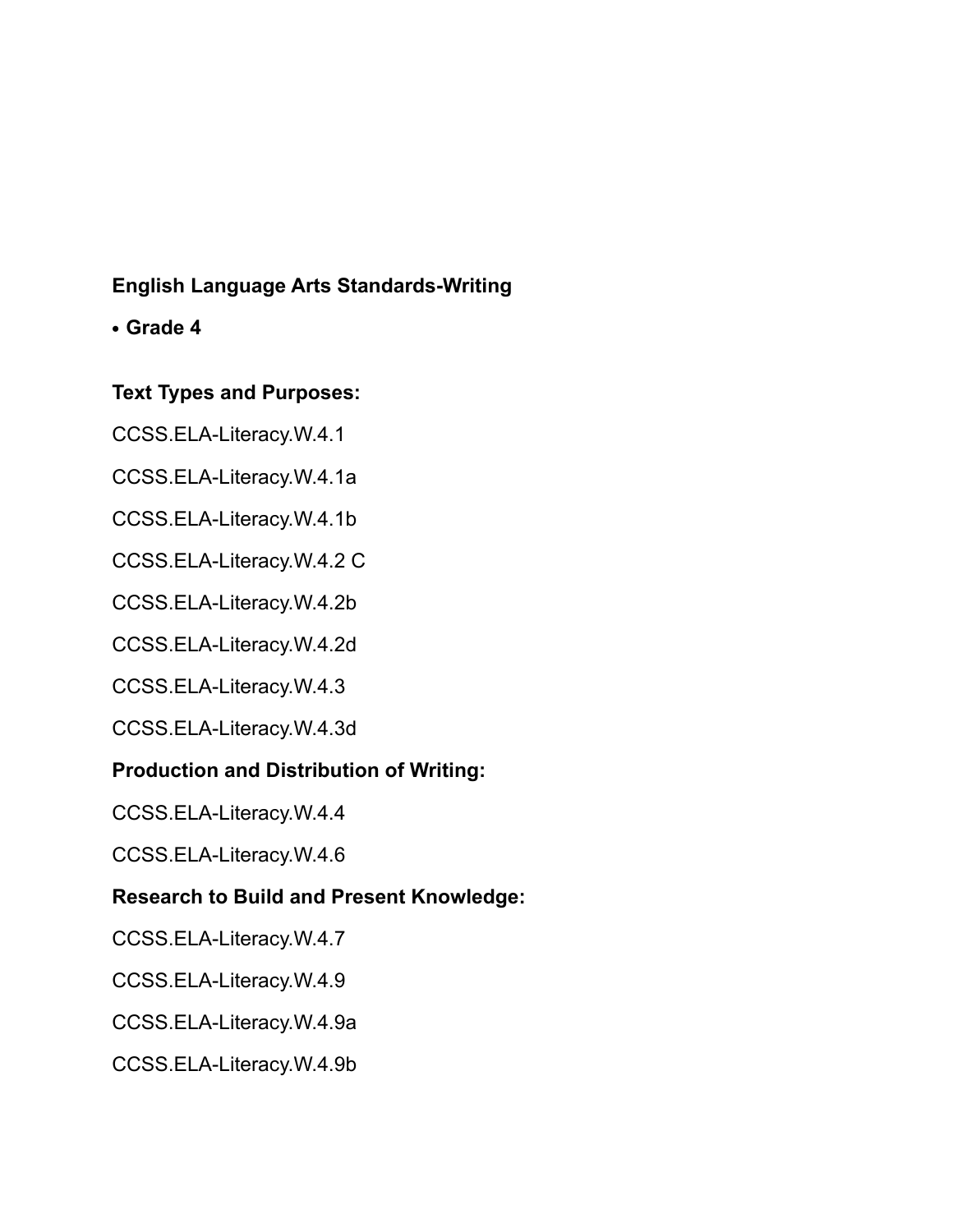## **English Language Arts Standards: Writing**

**• Grade 5**

## **Text Types and Purposes:**

CCSS.ELA-Literacy.W.5.1

CCSS.ELA-Literacy.W.5.1a

CCSS.ELA-Literacy.W.5.1b

CCSS.ELA-Literacy.W.5.2

CCSS.ELA-Literacy.W.5.2b

CCSS.ELA-Literacy.W.5.2d

CCSS.ELA-Literacy.W.5.3d

### **Production and Distribution of Writing:**

CCSS.ELA-Literacy.W.5.4

CCSS.ELA-Literacy.W.5.6

### **Research to Build and Present Knowledge:**

CCSS.ELA-Literacy.W.5.7

CCSS.ELA-Literacy.W.5.8

CCSS.ELA-Literacy.W.5.9

CCSS.ELA-Literacy.W.5.9a

CCSS.ELA-Literacy.W.5.9b

### **English Language Arts Standards: Speaking & Listening**

**• Grade 3**

#### **Comprehension and Collaboration:**

CCSS.ELA-Literacy.SL.3.1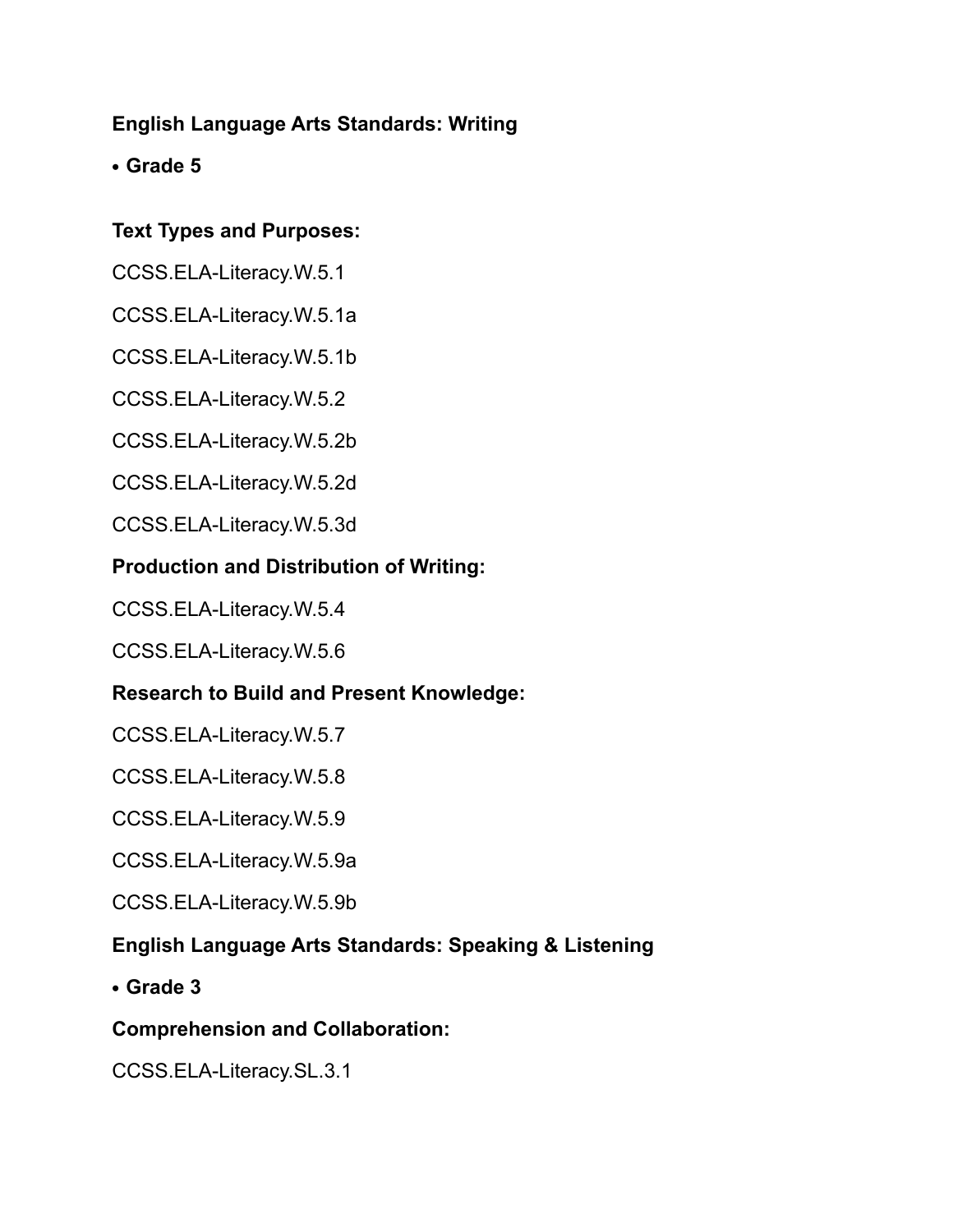CCSS.ELA-Literacy.SL.3.1a

CCSS.ELA-Literacy.SL.3.1b

CCSS.ELA-Literacy.SL.3.1c

CCSS.ELA-Literacy.SL.3.1d

CCSS.ELA-Literacy.SL.3.2

CCSS.ELA-Literacy.SL.3.3

### **Presentation of Knowledge and Ideas:**

CCSS.ELA-Literacy.SL.3.4

CCSS.ELA-Literacy.SL.3.6

## **English Language Arts Standards: Speaking & Listening**

**• Grade 4**

### **Comprehension and Collaboration:**

CCSS.ELA-Literacy.SL.4.1

CCSS.ELA-Literacy.SL.4.1a

CCSS.ELA-Literacy.SL.4.1b

CCSS.ELA-Literacy.SL.4.1c

CCSS.ELA-Literacy.SL.4.1d

CCSS.ELA-Literacy.SL.4.2

CCSS.ELA-Literacy.SL.4.3

### **Presentation of Knowledge and Ideas:**

CCSS.ELA-Literacy.SL.4.4

CCSS.ELA-Literacy.SL.4.6

#### **English Language Arts Standards: Speaking & Listening**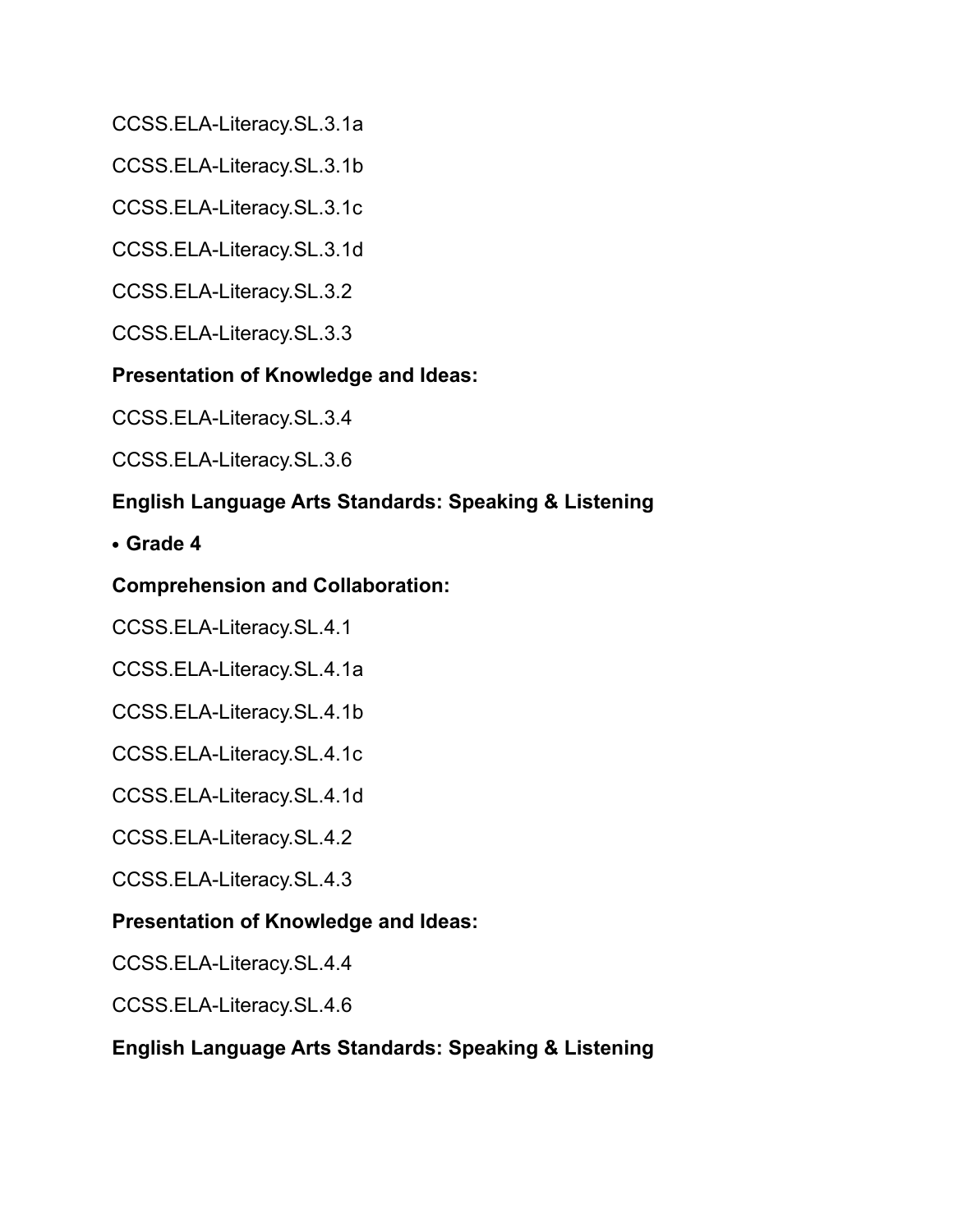### **• Grade 5**

#### **Comprehension and Collaboration:**

CCSS.ELA-Literacy.SL.5.1

CCSS.ELA-Literacy.SL.5.1a

CCSS.ELA-Literacy.SL.5.1b

CCSS.ELA-Literacy.SL.5.1c

CCSS.ELA-Literacy.SL.5.1d

CCSS.ELA-Literacy.SL.5.3

### **Presentation of Knowledge and Ideas:**

CCSS.ELA-Literacy.SL.5.4

CCSS.ELA-Literacy.SL.5.6

### **English Language Arts Standards: Language**

**• Grade 3**

### **Conventions of Standard English:**

CCSS.ELA-Literacy.L.3

#### **Knowledge of Language:**

CCSS.ELA-Literacy.L.3.3

CCSS.ELA-Literacy.L.3.3a

CCSS.ELA-Literacy.L.3.3b

#### **Vocabulary Acquisition and Use:**

CCSS.ELA-Literacy.L.3.4

CCSS.ELA-Literacy.L.3.4a.

CCSS.ELA-Literacy.L.3.5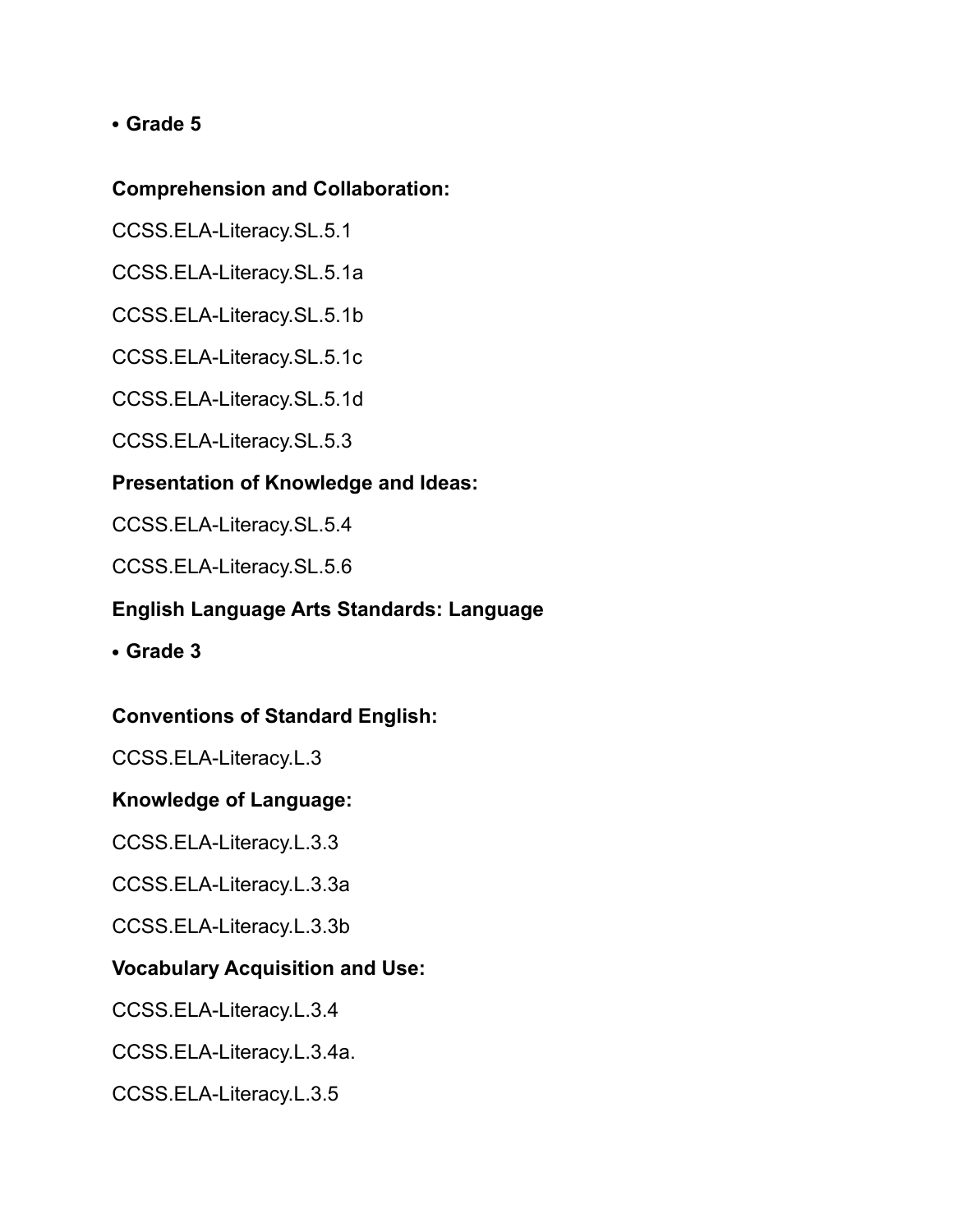CCSS.ELA-Literacy.L.3.5a

CCSS.ELA-Literacy.L.3.5b

CCSS.ELA-Literacy.L.3.5c).

CCSS.ELA-Literacy.L.3.6

### **English Language Arts Standards: Language**

**• Grade 4**

#### **Conventions of Standard English:**

CCSS.ELA-Literacy.L.4.1

#### **Knowledge of Language:**

CCSS.ELA-Literacy.L.4.3

CCSS.ELA-Literacy.L.4.3a

CCSS.ELA-Literacy.L.4.3c

### **Vocabulary Acquisition and Use:**

CCSS.ELA-Literacy.L.4.4

CCSS.ELA-Literacy.L.4.4a

CCSS.ELA-Literacy.L.4.5

CCSS.ELA-Literacy.L.4.5a

CCSS.ELA-Literacy.L.4.5b

### **English Language Arts Standards: Language**

**• Grade 5**

#### **Conventions of Standard English:**

CCSS.ELA-Literacy.L.5.1

CCSS.ELA-Literacy.L.5.2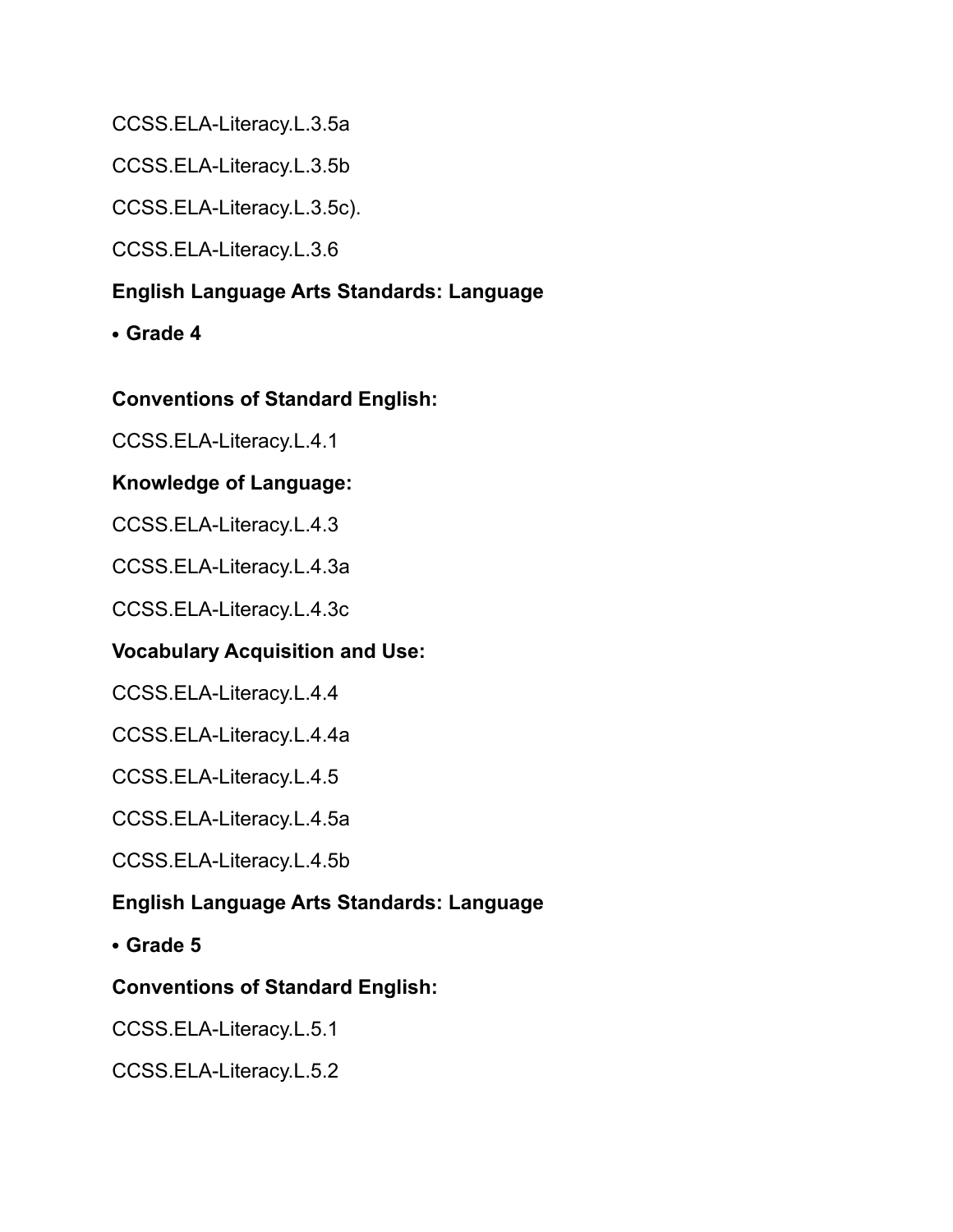CCSS.ELA-Literacy.L.5.2d

### **Knowledge of Language:**

CCSS.ELA-Literacy.L.5.3

CCSS.ELA-Literacy.L.5.3a

CCSS.ELA-Literacy.L.5.3b

### **Vocabulary Acquisition and Use:**

CCSS.ELA-Literacy.L.5.4

CCSS.ELA-Literacy.L.5.4a

CCSS.ELA-Literacy.L.5.5

CCSS.ELA-Literacy.L.5.5a

CCSS.ELA-Literacy.L.5.5b

### **English Language Arts Standards: Reading: Literature**

**• Grade 6**

**Key Ideas and Details:**

CCSS.ELA-Literacy.RL.6.1

CCSS.ELA-Literacy.RL.6.2

CCSS.ELA-Literacy.RL.6.3

**Craft and Structure:**

CCSS.ELA-Literacy.RL.6.4

CCSS.ELA-Literacy.RL.6.5

CCSS.ELA-Literacy.RL.6.6

**Integration of Knowledge and Ideas:**

CCSS.ELA-Literacy.RL.6.7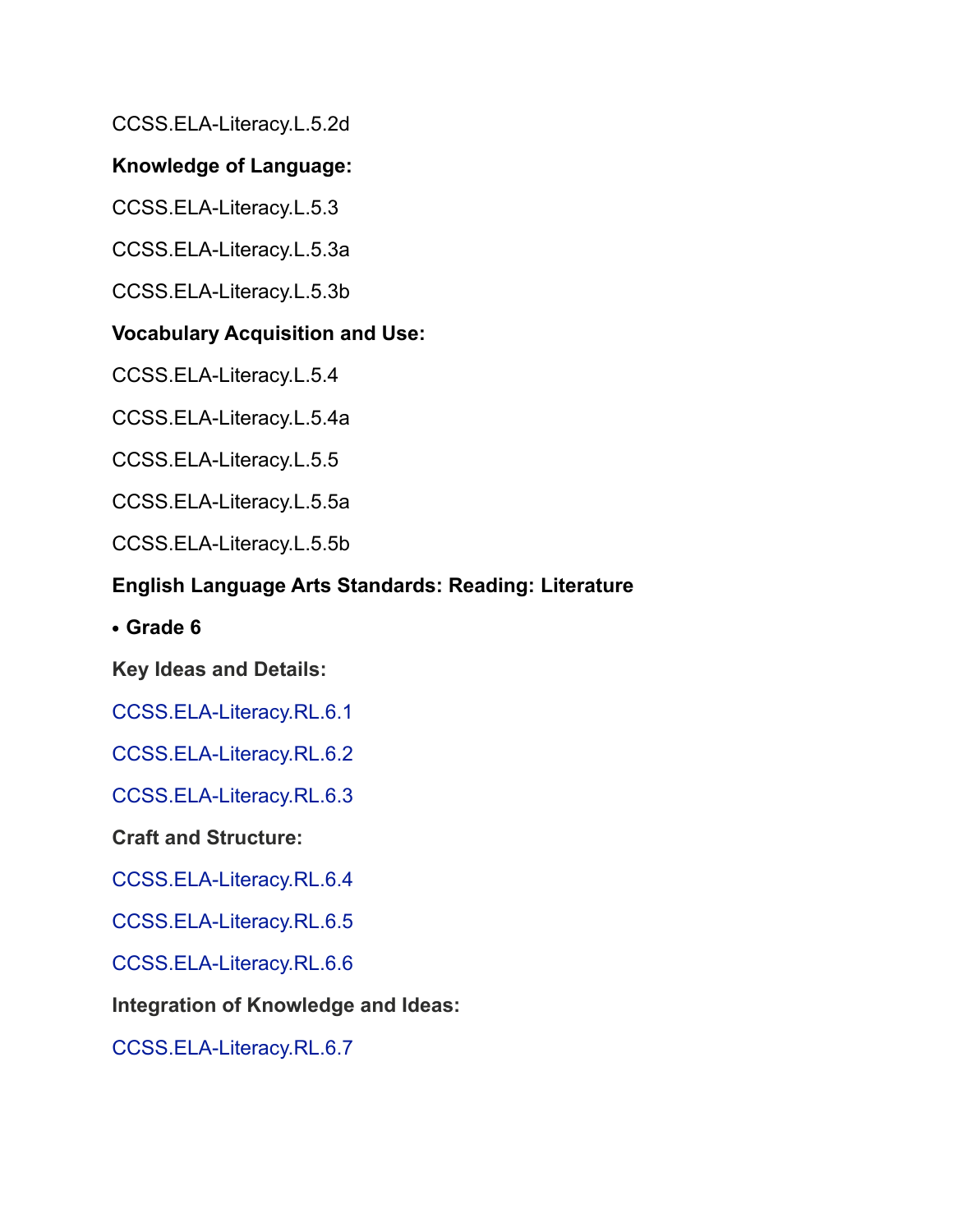CCSS.ELA-Literacy.RL.6.9

**Range of Reading and Level of Text Complexity:**

CCSS.ELA-Literacy.RL.6.10

**English Language Arts Standards: Reading: Literature**

**• Grade 7**

**Key Ideas and Details:**

CCSS.ELA-Literacy.RL.7.1

CCSS.ELA-Literacy.RL.7.2

CCSS.ELA-Literacy.RL.7.3

**Craft and Structure:**

CCSS.ELA-Literacy.RL.7.4

CCSS.ELA-Literacy.RL.7.5

CCSS.ELA-Literacy.RL.7.6

**Integration of Knowledge and Ideas:**

CCSS.ELA-Literacy.RL.7.9

**Range of Reading and Level of Text Complexity:**

CCSS.ELA-Literacy.RL.7.10

**English Language Arts Standards: Reading: Literature**

**• Grade 8**

**Key Ideas and Details:**

CCSS.ELA-Literacy.RL.8.1

CCSS.ELA-Literacy.RL.8.2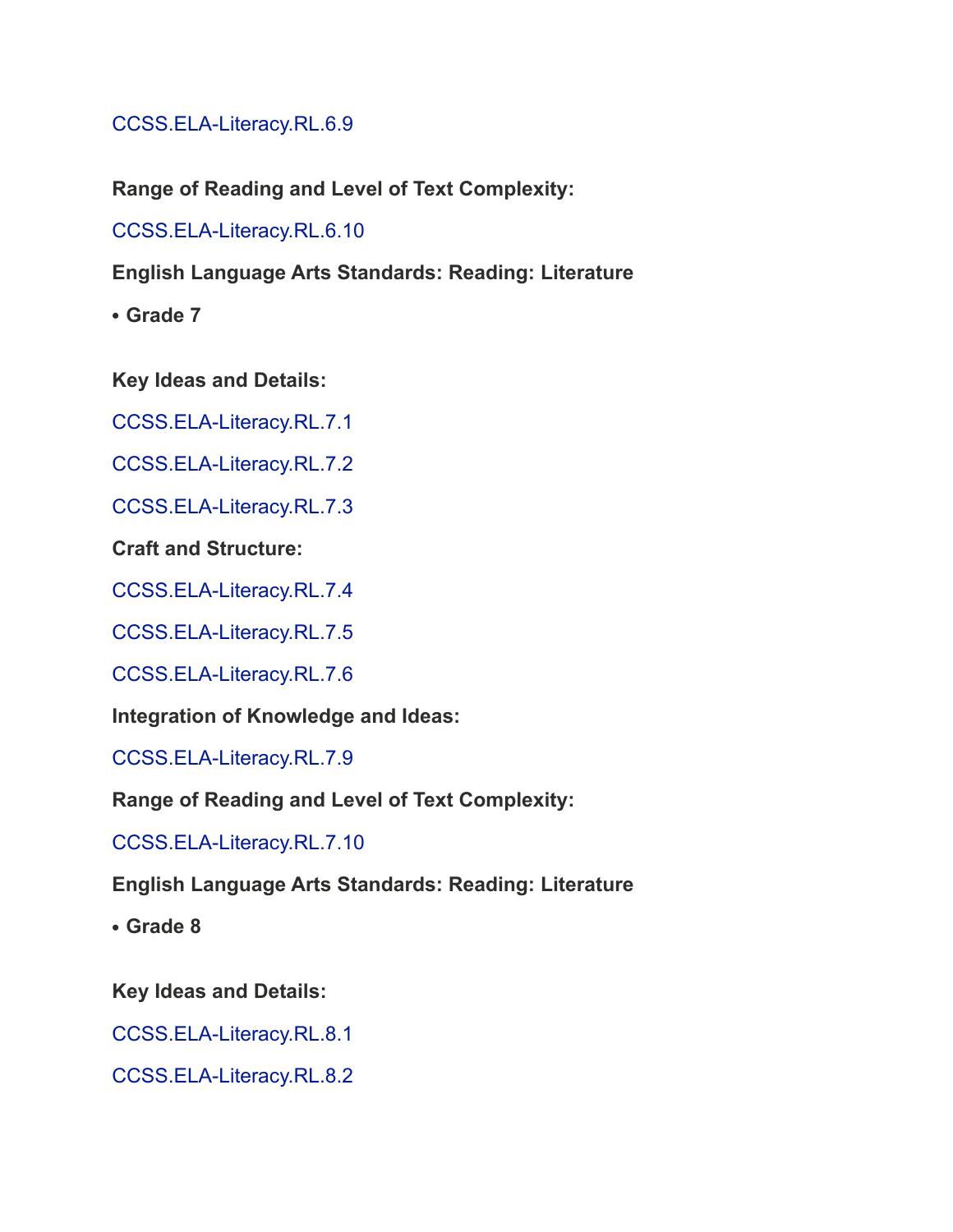CCSS.ELA-Literacy.RL.8.3

**Craft and Structure:**

CCSS.ELA-Literacy.RL.8.4

CCSS.ELA-Literacy.RL.8.5

CCSS.ELA-Literacy.RL.8.6

**Integration of Knowledge and Ideas:**

CCSS.ELA-Literacy.RL.8.7

**Range of Reading and Level of Text Complexity:**

CCSS.ELA-Literacy.RL.8.10

**English Language Arts Standards: Reading: Informational Text**

**Grade 6**

**Key Ideas and Details:**

CCSS.ELA-Literacy.RI.6.1

CCSS.ELA-Literacy.RI.6.2

CCSS.ELA-Literacy.RI.6.3

**Craft and Structure:**

CCSS.ELA-Literacy.RI.6.4

CCSS.ELA-Literacy.RI.6.5

CCSS.ELA-Literacy.RI.6.6

**Integration of Knowledge and Ideas:**

CCSS.ELA-Literacy.RI.6.9

**English Language Arts Standards: Reading: Informational Text**

**• Grade 7**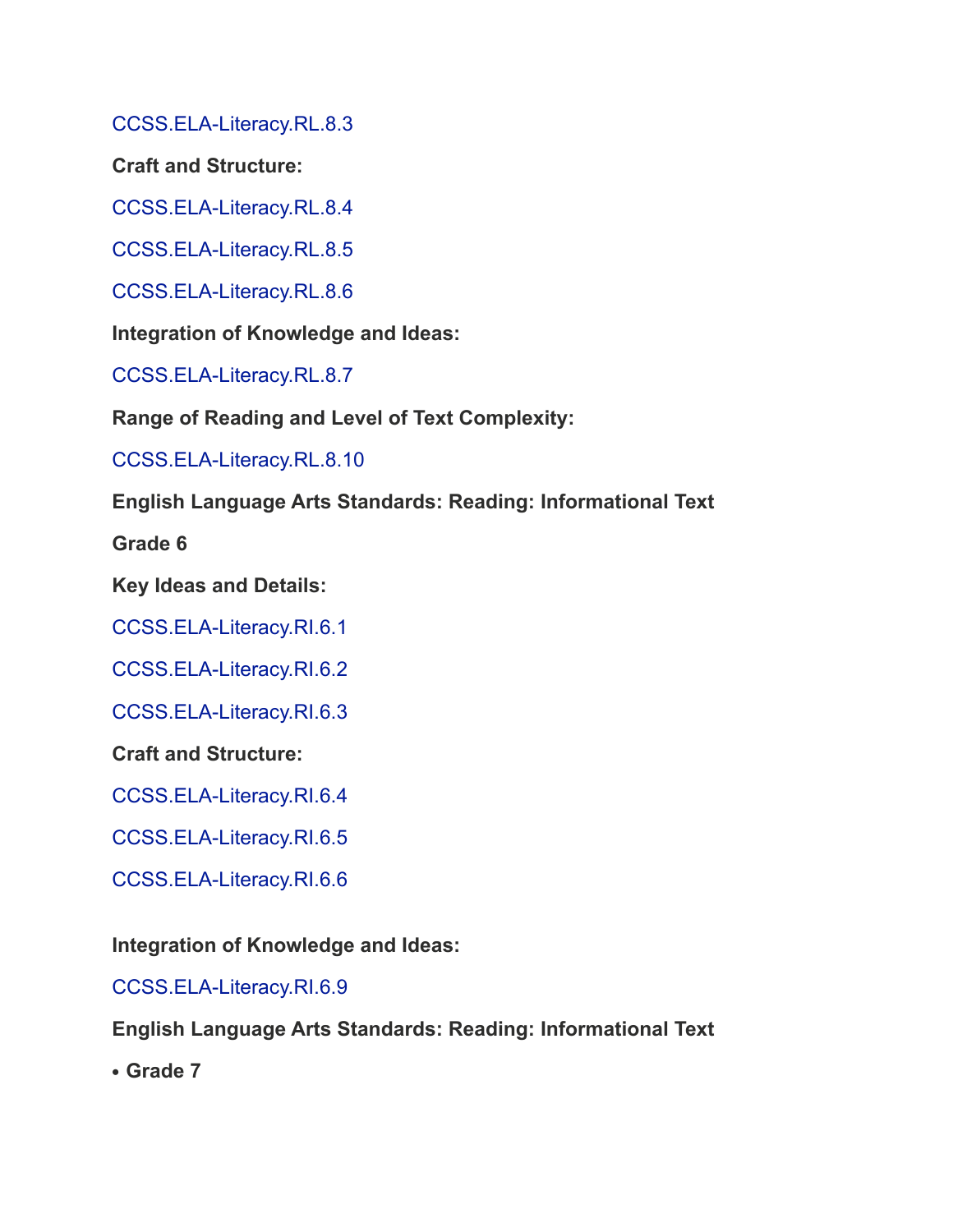#### **Key Ideas and Details:**

CCSS.ELA-Literacy.RI.7.1

CCSS.ELA-Literacy.RI.7.2

CCSS.ELA-Literacy.RI.7.3

**Craft and Structure:**

CCSS.ELA-Literacy.RI.7.4

CCSS.ELA-Literacy.RI.7.5

### **English Language Arts Standards: Reading: Informational Text**

**• Grade 8**

**Key Ideas and Details:**

CCSS.ELA-Literacy.RI.8.1

CCSS.ELA-Literacy.RI.8.2

CCSS.ELA-Literacy.RI.8.3

**Craft and Structure:**

CCSS.ELA-Literacy.RI.8.4

CCSS.ELA-Literacy.RI.8.6

**Integration of Knowledge and Ideas:**

CCSS.ELA-Literacy.RI.8.8

**English Language Arts Standards: Reading: Literature**

**• Grade 9-10 Key Ideas and Details:**

CCSS.ELA-Literacy.RL.9-10.1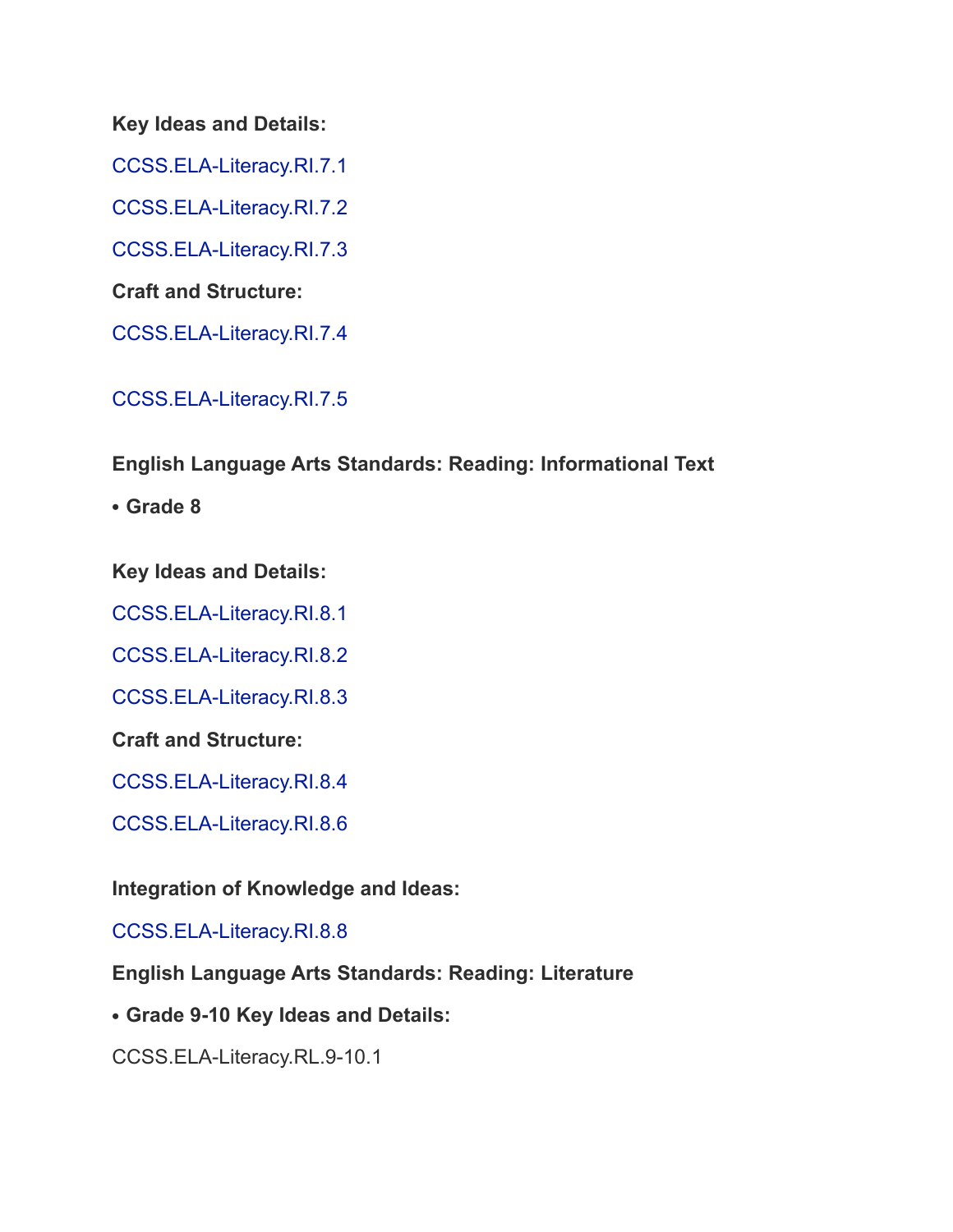CCSS.ELA-Literacy.RL.9-10.2

CCSS.ELA-Literacy.RL.9-10.3

### **Craft and Structure:**

CCSS.ELA-Literacy.RL.9-10.4

CCSS.ELA-Literacy.RL.9-10.5

#### **English Language Arts Standards: Reading: Informational Text**

#### **Grade 9-10 Key Ideas and Details:**

CCSS.ELA-Literacy.RI.9-10.1

CCSS.ELA-Literacy.RI.9-10.2 .

CCSS.ELA-Literacy.RI.9-10.3.

#### **Craft and Structure:**

CCSS.ELA-Literacy.RI.9-10.4

#### **Integration of Knowledge and Ideas:**

CCSS.ELA-Literacy.RI.9-10.7

#### **English Language Arts Standards: Writing**

**• Grade 9-10**

#### **Text Types and Purposes:**

CCSS.ELA-Literacy.W.9-10.1

CCSS.ELA-Literacy.W.9-10.2.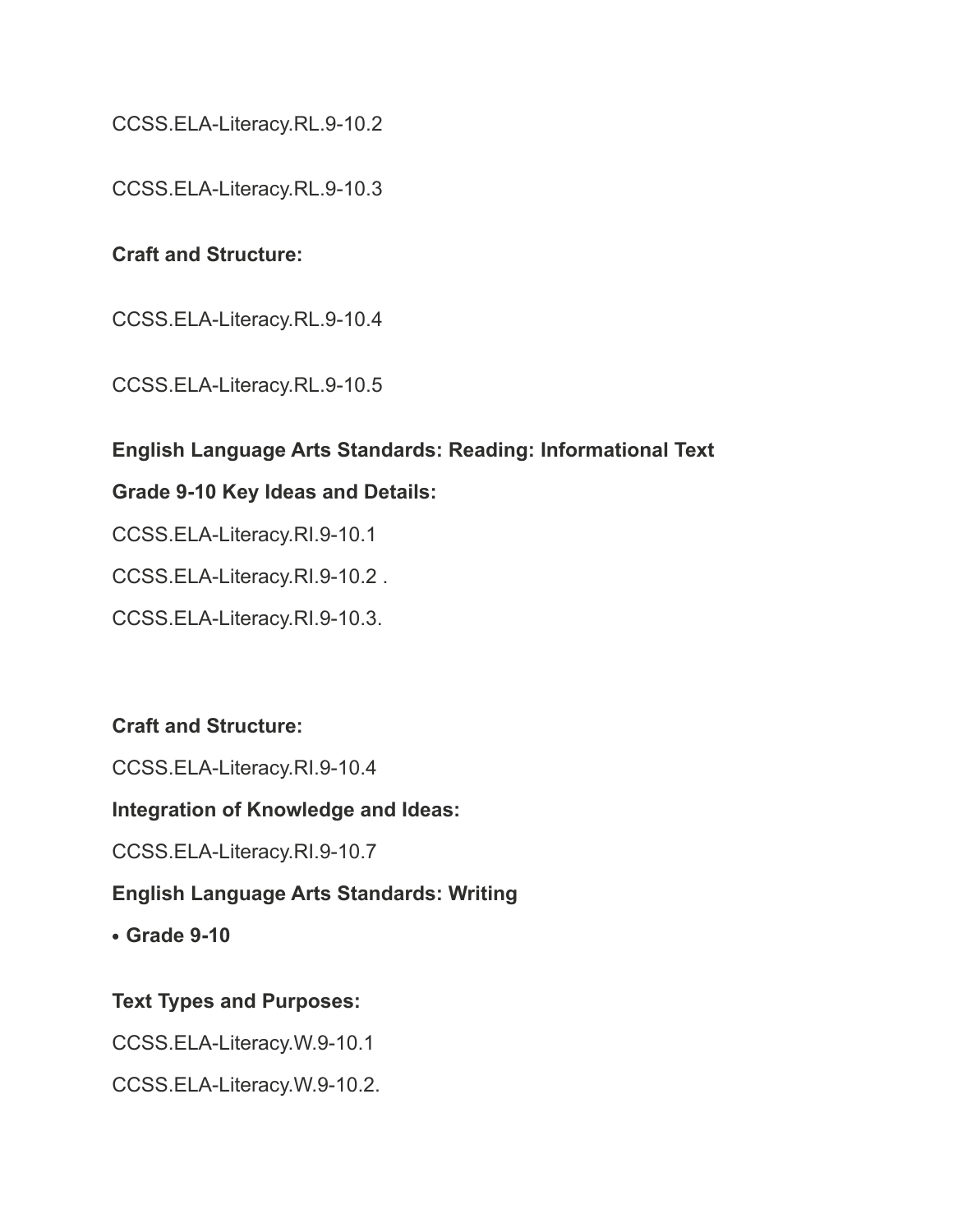CCSS.ELA-Literacy.W.9-10.2b

CCSS.ELA-Literacy.W.9-10.2d

CCSS.ELA-Literacy.W.9-10.2e

CCSS.ELA-Literacy.W.9-10.3b

CCSS.ELA-Literacy.W.9-10.3c

CCSS.ELA-Literacy.W.9-10.3d

# **Production and Distribution of Writing:**

CCSS.ELA-Literacy.W.9-10.4

# **Research to Build and Present Knowledge:**

CCSS.ELA-Literacy.W.9-10.7

CCSS.ELA-Literacy.W.9-10.8

CCSS.ELA-Literacy.W.9-10.9

CCSS.ELA-Literacy.W.9-10.9b

# **English Language Arts Standards: Speaking & Listening**

• **Grade 9-10**

# **Comprehension and Collaboration:**

CCSS.ELA-Literacy.SL.9-10.1

CCSS.ELA-Literacy.SL.9-10.1a

CCSS.ELA-Literacy.SL.9-10.1c

CCSS.ELA-Literacy.SL.9-10.1d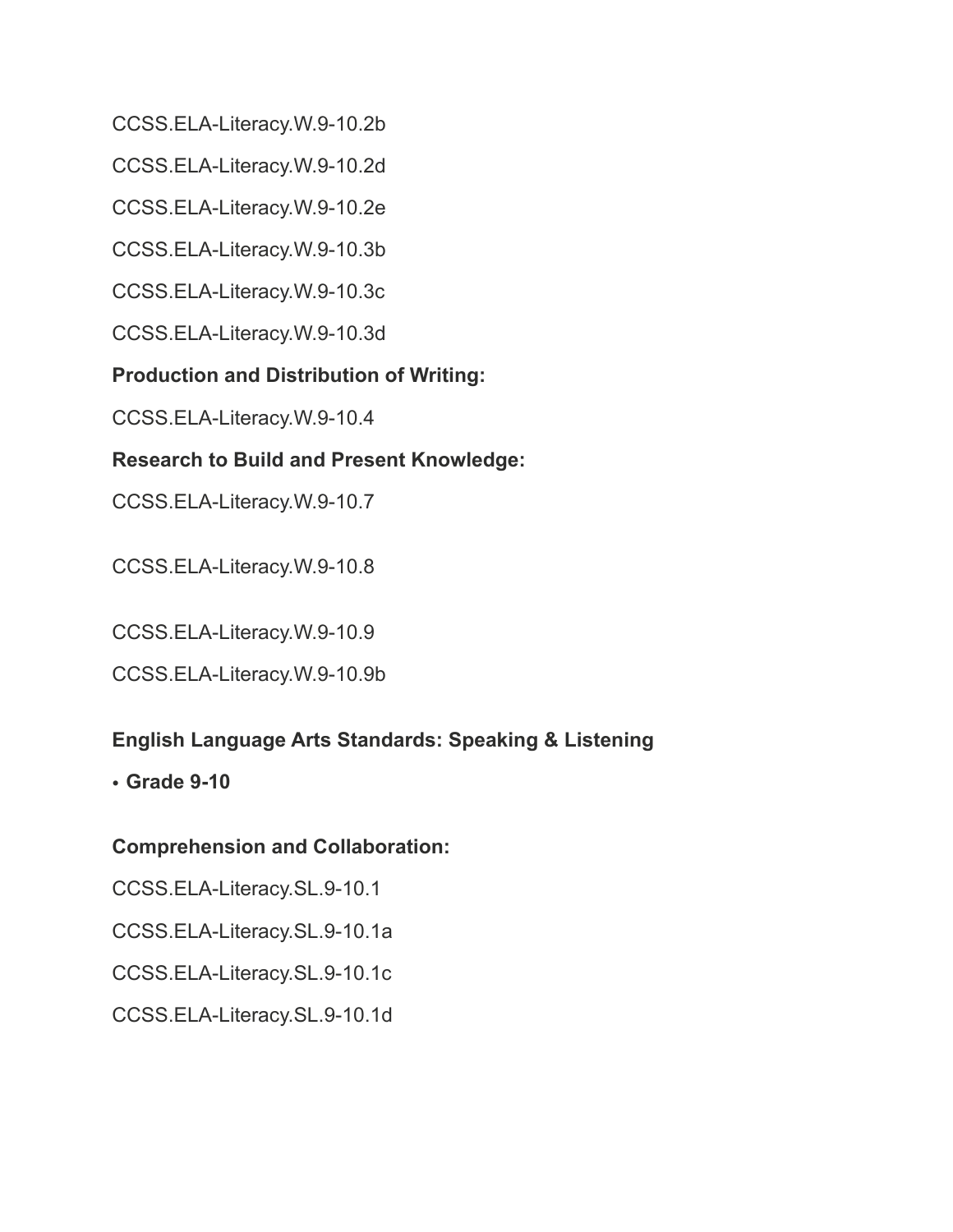### **Presentation of Knowledge and Ideas:**

CCSS.ELA-Literacy.SL.9-10.4

CCSS.ELA-Literacy.SL.9-10.6

## **English Language Arts Standards: Language**

• **Grade 9-10**

### **Conventions of Standard English:**

CCSS.ELA-Literacy.L.9-10.1

CCSS.ELA-Literacy.L.9-10.2

### **Knowledge of Language:**

CCSS.ELA-Literacy.L.9-10.3

### **Vocabulary Acquisition and Use:**

CCSS.ELA-Literacy.L.9-10.4

CCSS.ELA-Literacy.L.9-10.4a

CCSS.ELA-Literacy.L.9-10.4b

CCSS.ELA-Literacy.L.9-10.5

CCSS.ELA-Literacy.L.9-10.5a

CCSS.ELA-Literacy.L.9-10.5b.

CCSS.ELA-Literacy.L.9-10.6

### **English Language Arts Standards: Reading: Literature**

### **• Grade 11-12 Key Ideas and Details:**

CCSS.ELA-Literacy.RL.11-12.2

CCSS.ELA-Literacy.RL.11-12.3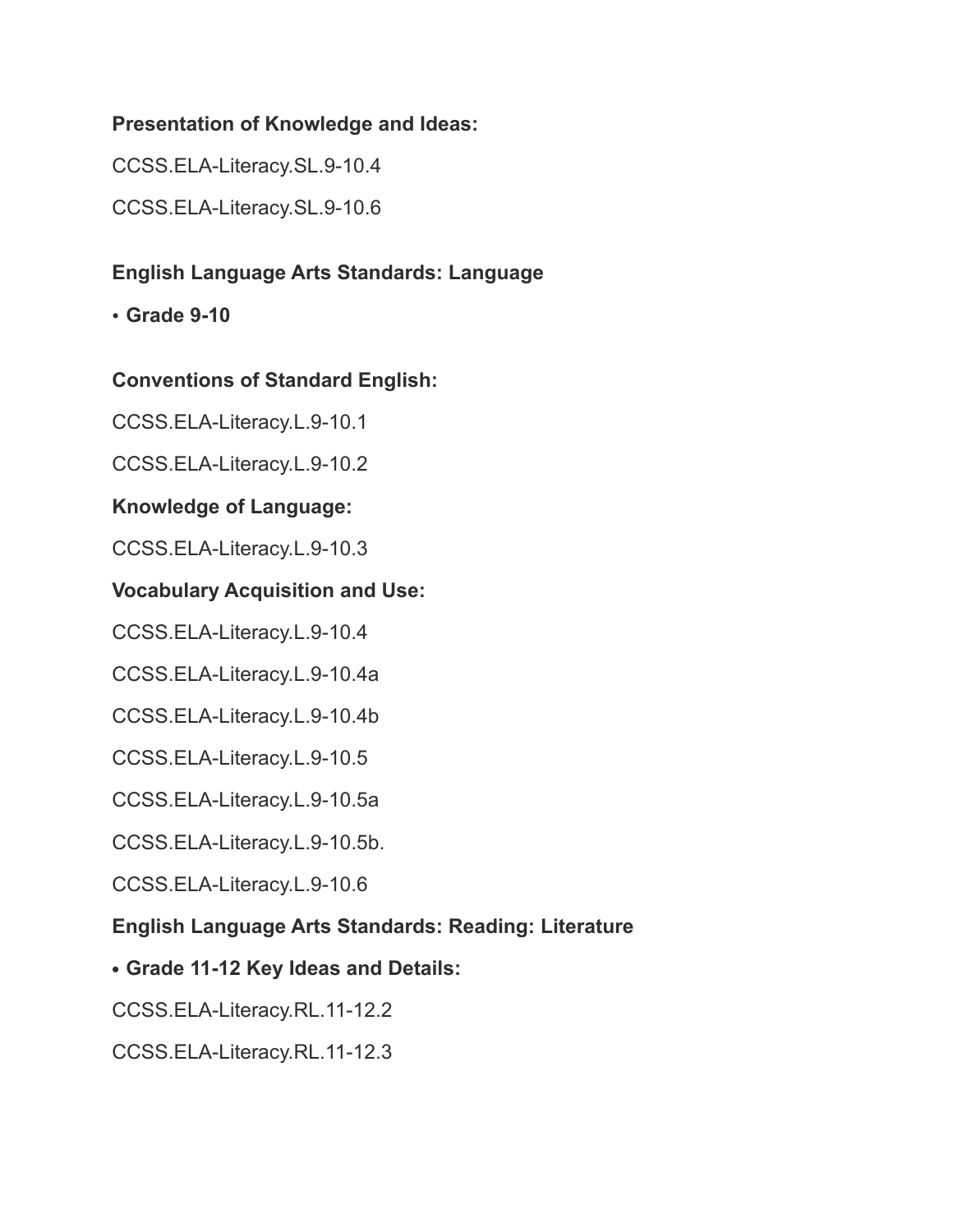### **Craft and Structure:**

CCSS.ELA-Literacy.RL.11-12.4

CCSS.ELA-Literacy.RL.11-12.5

## **English Language Arts Standards: Speaking & Listening**

**• Grade 11-12**

### **Comprehension and Collaboration:**

CCSS.ELA-Literacy.SL.11-12.1

CCSS.ELA-Literacy.SL.11-12.1a.

CCSS.ELA-Literacy.SL.11-12.1c

CCSS.ELA-Literacy.SL.11-12.1d

CCSS.ELA-Literacy.SL.11-12.3

### **Presentation of Knowledge and Ideas:**

CCSS.ELA-Literacy.SL.11-12.4

CCSS.ELA-Literacy.SL.11-12.6

### **English Language Arts Standards: Reading: Informational Text**

#### **• Grade 11-12 Key Ideas and Details:**

CCSS.ELA-Literacy.RI.11-12.1

CCSS.ELA-Literacy.RI.11-12.2

CCSS.ELA-Literacy.RI.11-12.3

### **Craft and Structure:**

CCSS.ELA-Literacy.RI.11-12.4

CCSS.ELA-Literacy.RI.11-12.6

### **English Language Arts Standards: Writing**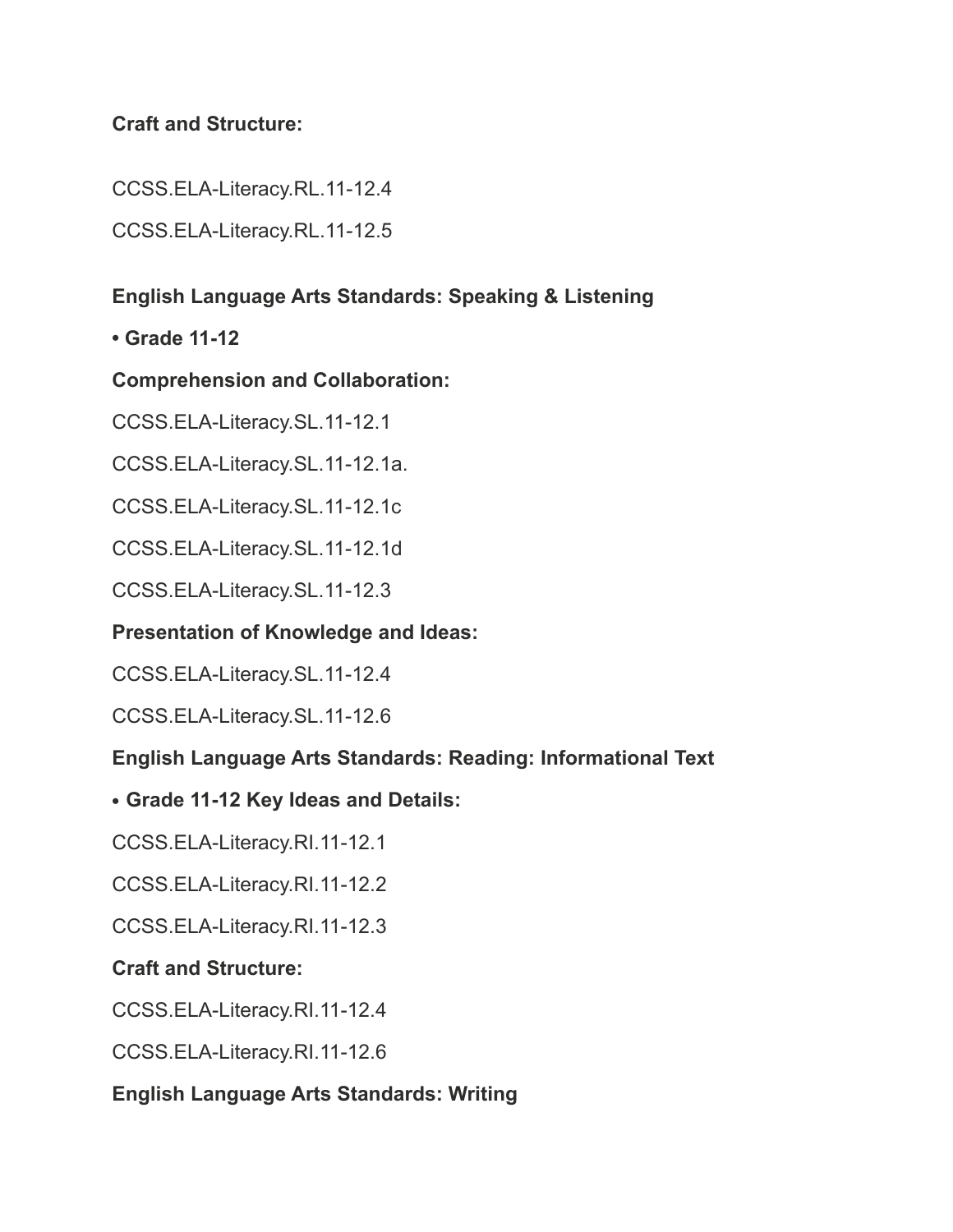**• Grade 11-12**

#### **Text Types and Purposes:**

CCSS.ELA-Literacy.W.11-12.1

CCSS.ELA-Literacy.W.11-12.2

CCSS.ELA-Literacy.W.11-12.2d

CCSS.ELA-Literacy.W.11-12.3

CCSS.ELA-Literacy.W.11-12.3d

### **Production and Distribution of Writing:**

CCSS.ELA-Literacy.W.11-12.4

### **Research to Build and Present Knowledge:**

CCSS.ELA-Literacy.W.11-12.7

CCSS.ELA-Literacy.W.11-12.9

### **English Language Arts Standards: History/Social Studies**

**• Grade 6-8**

**Key Ideas and Details:**

CCSS.ELA-Literacy.RH.6-8.2

CCSS.ELA-Literacy.RH.6-8.3

### **Craft and Structure:**

CCSS.ELA-Literacy.RH.6-8.4

CCSS.ELA-Literacy.RH.6-8.5

**Integration of Knowledge and Ideas:**

CCSS.ELA-Literacy.RH.6-8.7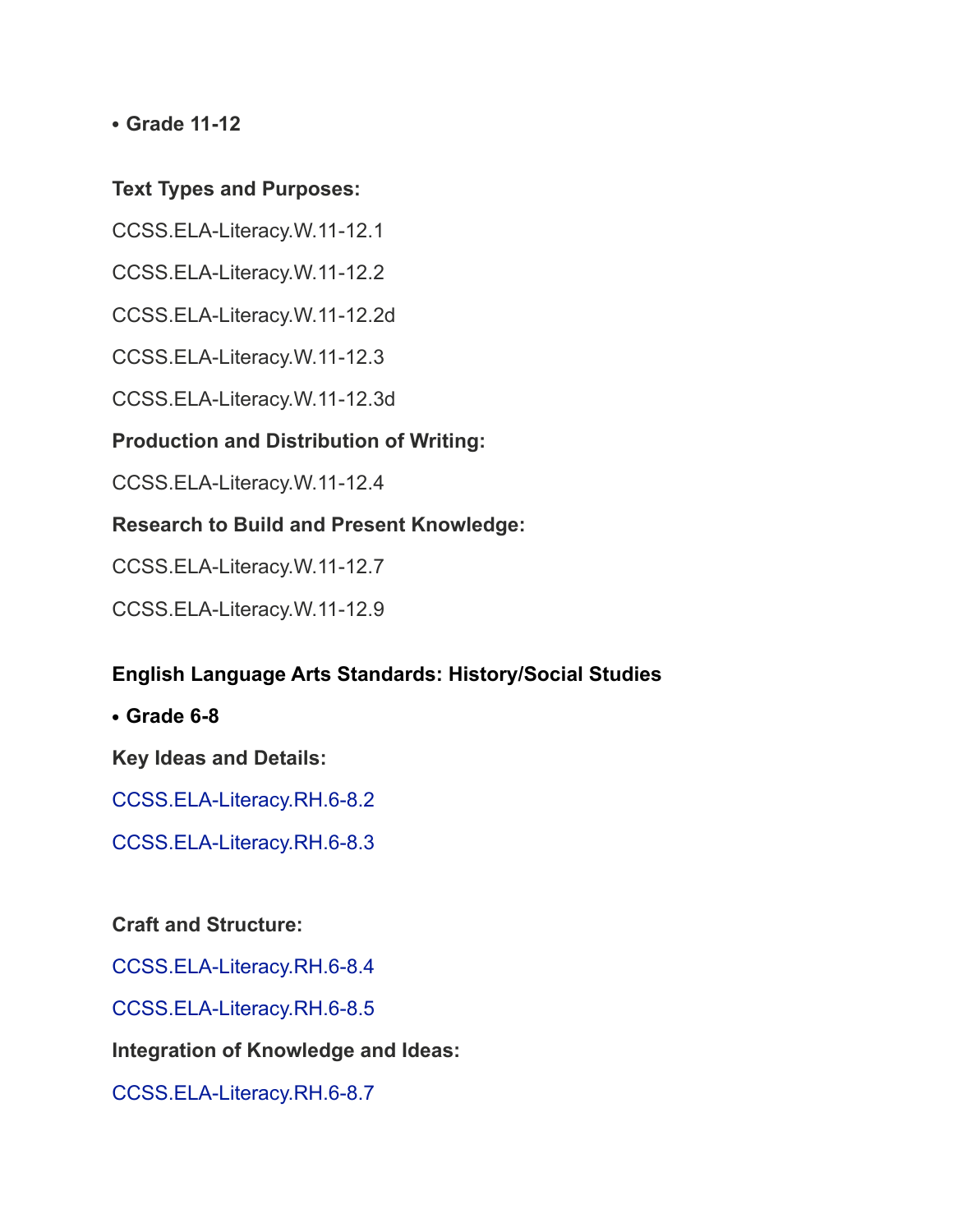### CCSS.ELA-Literacy.RH.6-8.8

**Range of Reading and Level of Text Complexity:**

CCSS.ELA-Literacy.RH.6-8.10

### **English Language Arts Standards: History/Social Studies**

**• Grade 9-10 Key Ideas and Details:**

CCSS.ELA-Literacy.RH.9-10.1

CCSS.ELA-Literacy.RH.9-10.2

CCSS.ELA-Literacy.RH.9-10.3

### **Craft and Structure:**

CCSS.ELA-Literacy.RH.9-10.4

CCSS.ELA-Literacy.RH.9-10.5

#### **Integration of Knowledge and Ideas**:

CCSS.ELA-Literacy.RH.9-10.8

### **English Language Arts Standards: History/Social Studies**

**• Grade 11-12 Key Ideas and Details:**

CCSS.ELA-Literacy.RH.11-12.1

CCSS.ELA-Literacy.RH.11-12.2

CCSS.ELA-Literacy.RH.11-12.3